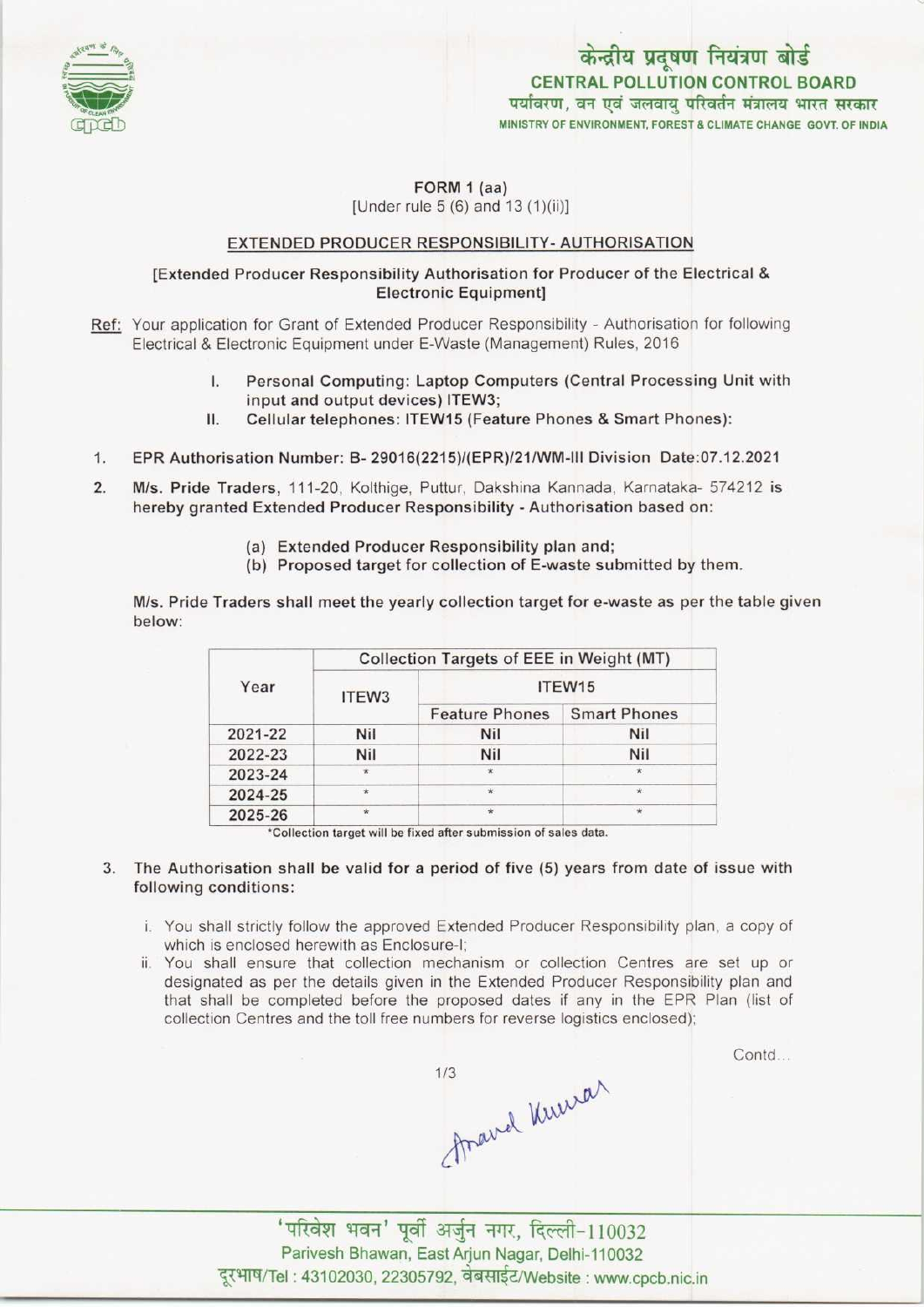

From pre page...

- iii. You shall ensure that all the collected e-waste is channelized to your dismantler/recycler M/s Global Waste Solution, Unit I, Ram Nagar, Ganaur, Sonipat Haryana 131001 and record shall be maintained at dismantler/recycler and at your end.
- iv. You shall maintain records, in Form-2 of these Rules, of e-waste and make such records available for scrutiny by Central Pollution Control Board;
- v. You shall file annual returns in Form-3 to the Central Pollution Control Board on or before 30th day of June following the financial year to which that returns relates.

#### vi. General Terms & Conditions of the Authorisation:

- a.The authorisation shall comply with provisions of the Environment (Protection) Act, 1986 and the E-waste (Management) Rules,2016 made there under;
- b.The authorisation or its renewal shall be produced for inspection at the request of an officer authorised by the Central Pollution Control Board;
- c.Any change in the approved Extended Producer Responsibility plan should be informed to Central Pollution Control Board within 15 days on which decision shall be communicated by Central Pollution Control Board within sixty days;
- d. It is the duty of the authorised person to take prior permission of the Central Pollution Control Board to close down any collection centre/points or any other facility which are part of the EPR plan;
- e.An application for the renewal of authorisation shall be made as laid down in subrule (vi) of rule of 13(1) the E-Waste (Management) Rules, 2016;
- f.The Board reserves right to cancel/amend/revoke the authorisation at any time as per the policy of the Board or Government.

#### vii. Additional Conditions: -

- a) That the applicant will submit annual sales data along with annual returns;
- b)That the applicant has to ensure that the addresses of collection points provided by them in their EPR Plan are correct and traceable and the collection points/centres are functional;

 $2/3$ Arand Werner Contd...